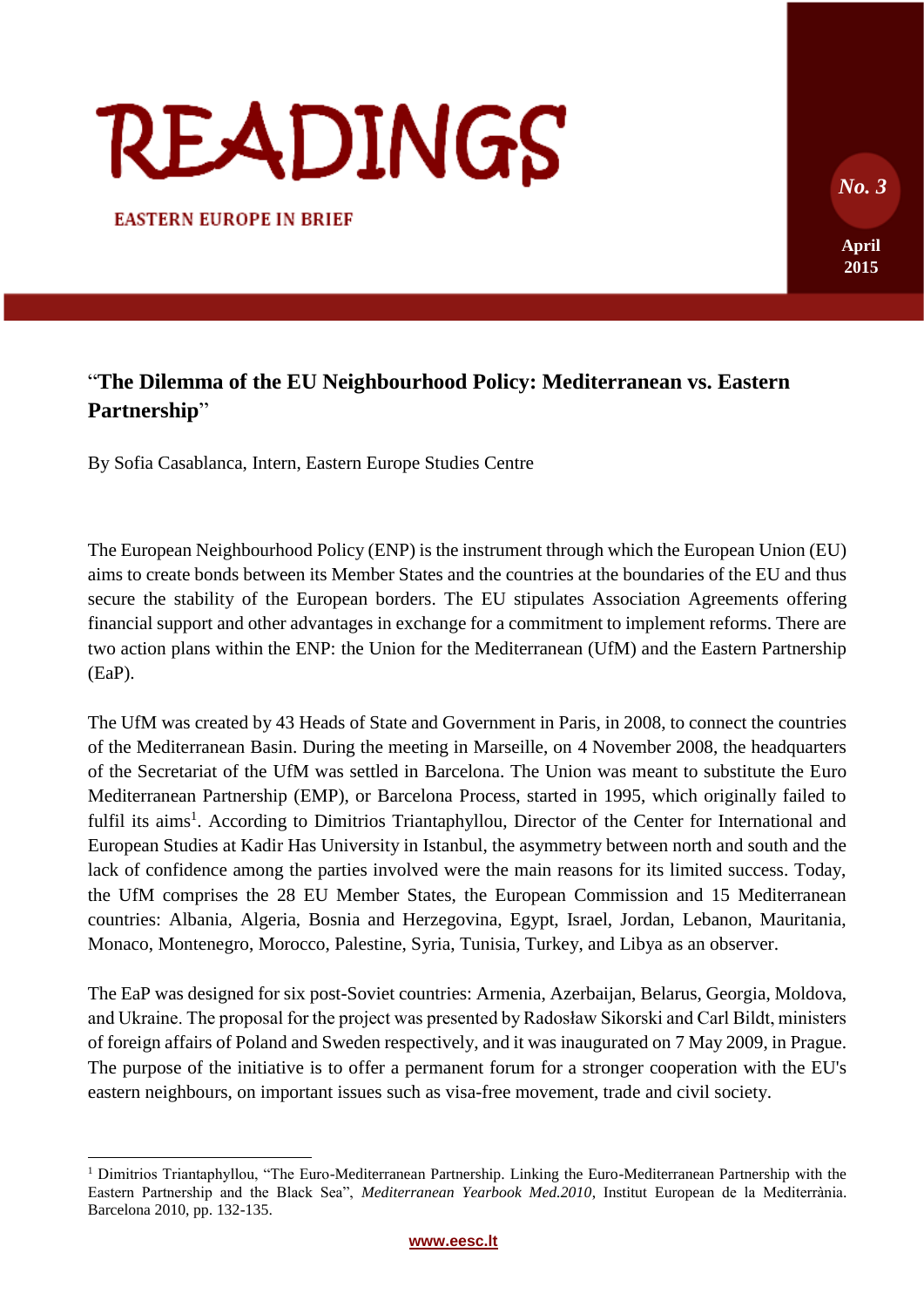EU foreign policy is on the edge of a new era, and the debuts of the UfM and the EaP, between 2008 and 2009, are clearly a sign of this. Yet, this policy does not seem to be very well coordinated at the EU level and is too much engaged by the national will and, sometimes too cautious to be as efficient as the evolving geopolitical circumstances demand. According to Triantaphyllou, "these policies reveal the different foreign policy priorities and interests of some of the EU Member States, while raising questions, relating to their successful implementation"<sup>2</sup>. In some cases the ENP has been used as a political tool to foment rivalries among the EU Member States. All these differences could allow the implementation of more comprehensive policies, taking into account the contribution of each member, but, actually, seem to dilute the effectiveness of them, diverting attention from the primary objectives. How to decide which countries need to be addressed as a priority seems to be the biggest challenge, especially now that both the southern and the eastern borders are currently unstable, and require attention.

### **UfM: perception of the Central Eastern European states**

The proposal to establish a "Mediterranean Union" was one the goals prefixed by Nicolas Sarkozy during the French presidential election campaign in 2007. The UfM was born as a multilateral partnership aimed at increasing cohesion among Euro-Mediterranean countries and it was inspired by the desire to transform the Mediterranean into an area of peace, democracy, cooperation and prosperity. The six priority areas of the Union are the de-pollution of the Mediterranean, maritime and land highways, civil protection, alternative energies, higher education and research, and the Mediterranean Business Initiative.

Southern EU members such as Greece, Italy and Spain strongly supported the partnership. But, what about the Eastern Countries? Agnieszka K. Cianciara, Senior Academic Assistant at the College of Europe, Natolin campus (Warsaw), highlighted the evolution of the perception of Mediterranean issues in Eastern European Countries. "Initially, – pointed out Cianciara – the perception of UfM as a threat in terms of a financial trade-off to the detriment of the east as well as scepticism as to the added value of the whole project to the Mediterranean itself prevailed. Relatively quickly however, this initial perception was replaced by an understanding that the project provides a perfect opportunity for reinforcing the eastern dimension of the ENP"<sup>3</sup>. In other words, the first reaction of eastern EU partners was: the UfM was perceived as a threat to their own foreign agendas. Yet, later it became leverage, a negotiation tool to use to pursue their own foreign policy agenda. But, eastern members have never shown a concrete interest in Mediterranean issues<sup>4</sup>. The biggest concerns were raised by the Czech Republic, Hungary and Poland. "In their view, – wrote Cianciara – the Mediterranean region had been favoured in terms of financial resources earmarked by the EU, in comparison with the amount promised to the eastern neighbours"<sup>5</sup>.

*Czech Republic and Hungary"*, Report of the Institute of Public Affairs, 2009.

4 Ibid.

5 Ibid.





 2 Ibid.

<sup>3</sup> Agnieszka K. Cianciara, "*The Union for the Mediterranean and the Eastern Partnership: Perspectives from Poland,*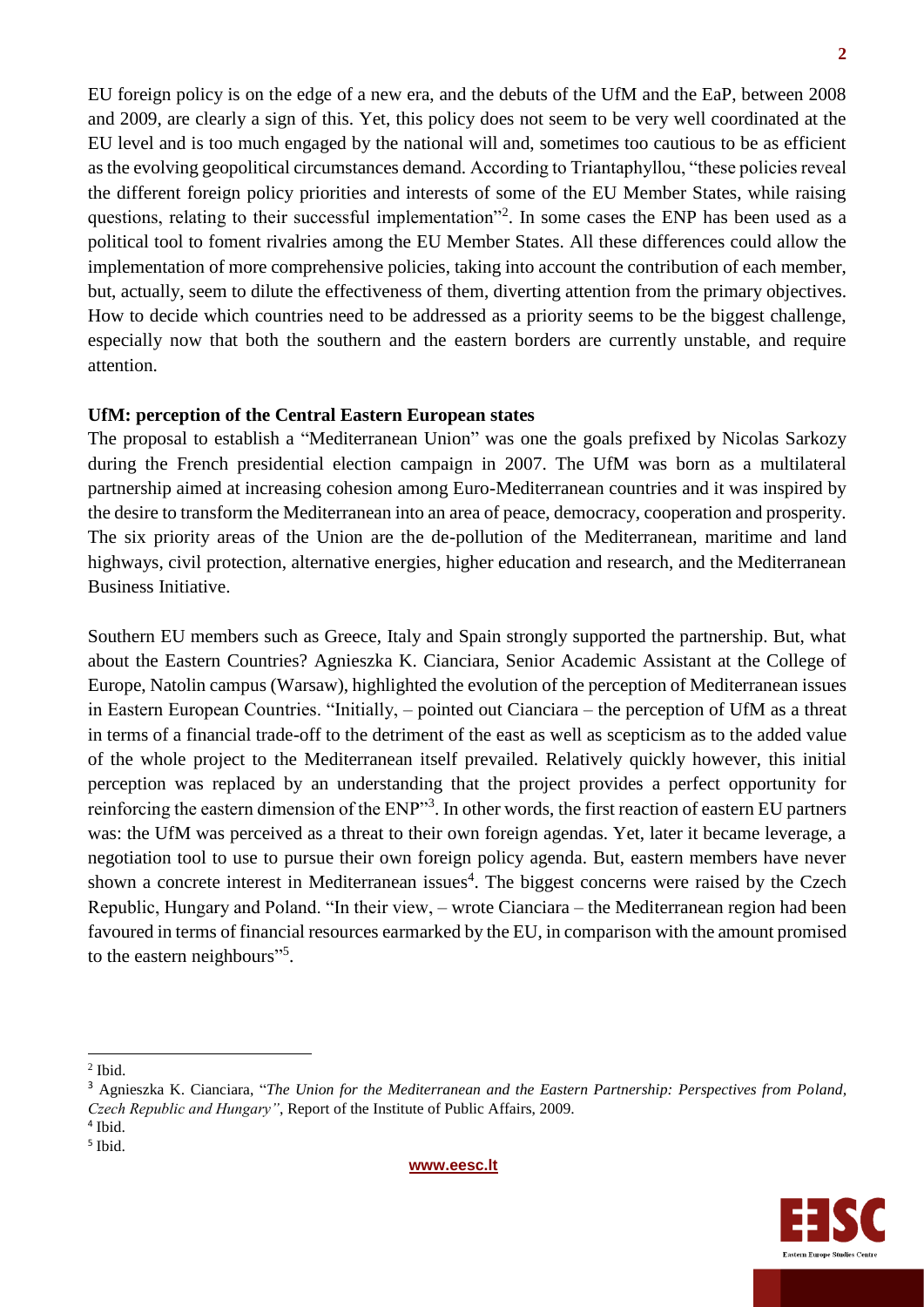The Hungarian case well explains the common thought among eastern EU partners. Cianciara explained "Hungary has participated in the Barcelona Process as a full member since 2004, but interest and awareness have always been very limited, both amongst the political elites and the general public and confined mostly to administration circles responsible for the relevant tasks and activities".

As regards the Polish case, before the UfM proposal was presented, Poland had never shown any interest in the countries of the Mediterranean. Warsaw had a few weak economic ties with this region and it was more concerned with developing relations with its nearest eastern neighbours. Poland was always moderate in its statements on Mediterranean policies, declaring its willingness to participate in the solutions undertaken by the EU<sup>6</sup>. However, Polish diplomats never forget to remind of the need to balance EU involvement in the south and in the east, especially on financial issues.

The Czech Republic had even bigger concerns about UfM than Poland, mainly focused on the idea that the UfM was just a temporary solution to grant Turkey an alternative to membership. Prague was very careful to ensure that the distribution of the EU budget on neighbourhood projects would not compromise the ENP's eastern dimension.

The Baltic countries likewise have shown the same cautious attitude towards the Mediterranean region for a long time. Their foreign policies have always been directed to the east, for obvious geopolitical reasons. Yet, the study of the Finnish NGDO Platform to the EU dated 2010 and based on a survey pursued in the Baltic and in the Mediterranean states, clearly highlighted the common ground on which future cooperation could be built. The report states, "there is a lack of mutual understanding between the Baltic Sea and the Mediterranean regions. Prejudices and racism are widespread. The media cover is limited and cultural exchange relatively small. Despite this, the regions have much in common. They understand the concern of cooperating with neighbouring countries that are not part of the EU"<sup>7</sup>. These two maritime regions face similar environmental and also commercial challenges, being at the periphery of the EU. The EU should, and can be the bridge to enhance respective knowledge and cooperation.

## **Controversial aspects of the EaP**

The EaP was created to balance the UfM, adding a northern dimension to the EU neighbourhood policy. Yet, according to many authors, it is a mistake to give equal consideration to the south and the east, because of their deep geopolitical differences. Secondly, many stated that the EaP could even compromise the Euro-Mediterranean Partnership, reducing its effectiveness. Marcin Łapczyński, an international security expert in the Casimir Pulaski Foundation in Warsaw stressed that the EaP competes with other instruments of stronger cooperation with non-EU countries<sup>8</sup>, such as those towards EFTA/EEA countries (Iceland, Liechtenstein, Norway and Switzerland) and towards the Balkans,

8 Ibid.





<sup>6</sup> Ibid.

<sup>7</sup> Anna Lindh Foundation, *"Attitudes and Prejudices between the Baltic Sea and the Mediterranean Regions, the Finnish NGDO Platform to the EU*", September 2010.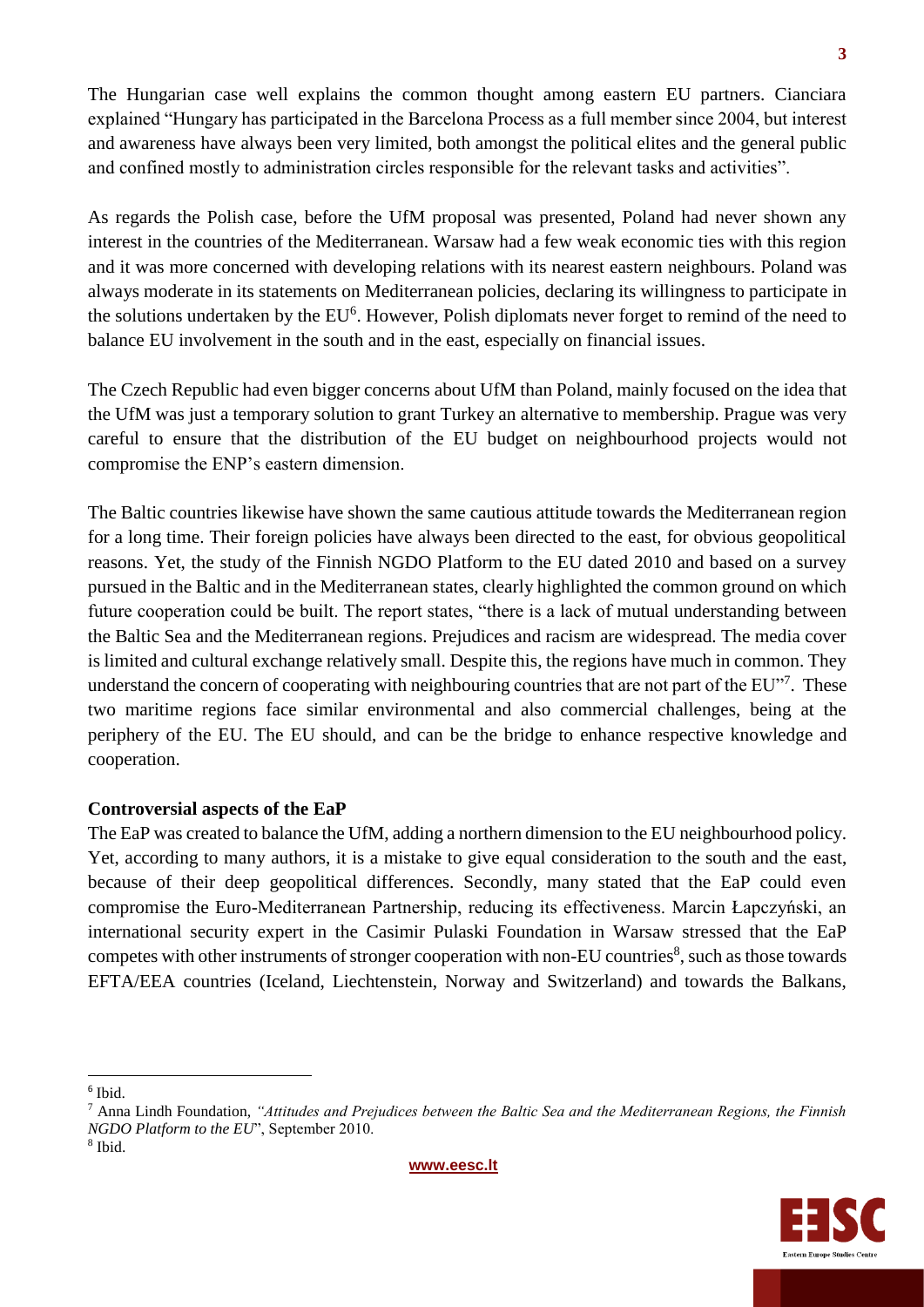Turkey, or even Russia<sup>9</sup>. Other criticism came from issues such as the allocation of funds<sup>10</sup>: in light of the recent crisis it is debatable how funding can be efficiently distributed among the several programs and the interested countries, especially considering that some of them are involved in more than one project.

Moreover, experts stated that the proposal could easily fit in the scenario of political tensions existing between Sarkozy and the Polish Prime Minister Donald Tusk, at the time of the proposal<sup>11</sup>. In this perspective, the EaP may have been an attempt to hamper the plans of the former French president to move more funds towards the EU's southern borders.

Ukraine, as well, has raised doubts about the EaP, claiming, "any form of neighbourhood policy without a membership perspective cannot satisfy"<sup>12</sup>.

Another controversial aspect refers to Belarus. Some European countries are against establishing any closer contacts with Belarus; others are available to provide assistance, but only in exchange for tangible democratic changes. "More concretely, – reports Łapczynski – the EaP has been criticised for giving Belarus the chance to participate in it when there are no signs of real political reforms in the country<sup>13</sup>. But now, more than ever, Belarus matters. The role of Minsk is fundamental in the current Ukrainian crisis. Not to mention that, if abandoned, Belarus would become vulnerable to the Russian expansionistic desires, and then it would become a rival, rather than an ally.

The example of Belarus can be useful to better understand how Russia can affect the future of the ENP. Indeed, the problematic role of Russia in the ENP has dominated the European agenda in the last decade. Russia has always clearly expressed its opposition to the EaP project, being concerned that it would lose its grip on its sphere of influence in the post-Soviet countries. The Russian involvement in the Ukrainian crisis is, from this perspective, an attempt by Moscow to prevent Kiev from tightening ties with the EU. The Europeanist desires of the Maidan uprising was not appreciated by the Kremlin, which took the field to maintain chaos in Ukraine and impede any further European drift.

Many European countries have strong bonds with Russia, and have no intention of ruining their relationship with Moscow, even if it means taking steps backwards in the neighbourhood policy. For instance, Italy made no attempt to find a solution to the Ukrainian crisis during its EU Council Presidency, from July to December 2014. The Association Agreement with Ukraine was signed during the Italian Presidency, however, the implementation of the Deep and Comprehensive Free Trade Agreement (DCFTA), was suspended until the end of 2015, due to "Russia's concerns"<sup>14</sup>.

**[www.eesc.lt](http://www.eesc.lt/)**



<sup>9</sup> M. Łapczyński, "The European Union's Eastern Partnership: Chances and Perspectives", *Caucasian Review of International Affairs*, Vol. 3, Spring 2009, Cria 2009, Online access: http://www.cria-online.org/7\_3.html. <sup>10</sup> Dimitrios Triantaphyllou, "The Euro-Mediterranean Partnership. Linking the Euro-Mediterranean Partnership with the

Eastern Partnership and the Black Sea", op. cit.

 $11$  Ibid.

<sup>&</sup>lt;sup>12</sup> N. Mikhelidze, "Eastern Partnership and Conflicts in the South Caucasus: Old Wine in New Skins?" IAI Working Papers No. 23/2009, Istituto Affari Internazionali, Rome 2009. Online access: http://www.iai.it/pdf/DocIAI/iai0923.pdf,p.10. <sup>13</sup> Ibid.

<sup>&</sup>lt;sup>14</sup> A. Dimitrova, "Postponing the implementation of the trade part of the EU-Ukraine Association agreement: Pragmatism or Surrender", Eurosearch.wordpress.com, September 30, 2014. Online access: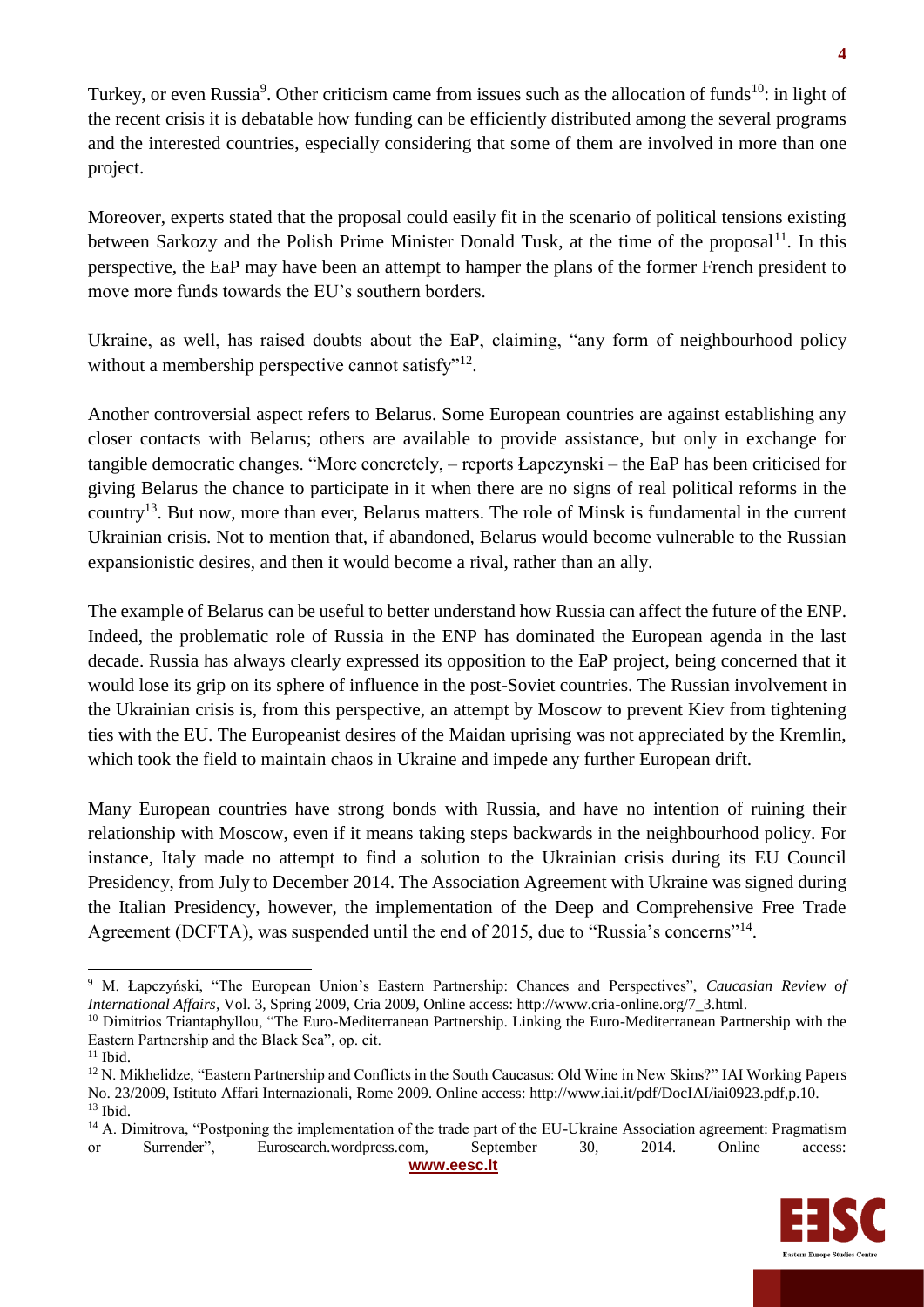On the other side, Poland, in particular, has not hidden its fear about the military aggressiveness of Russia, as did the Baltic countries. These are the countries that more than others want to pursue the Eastern Partnership. Their position has been made stronger thanks to the support of Germany, which has been a strong economic partner for Russia, but always keeping an eye on Russia's aggressiveness.

Since January 1, 2010, Moscow has promoted the Eurasian Customs Union, aimed at creating an economic alliance of former Soviet states, in order to compete with the ENP. The post-Soviet space is becoming a battleground between the EU and Russia, and the risk of a Second Cold War seems to be no longer just a hypothesis.

## **The France-Germany tug of war**

The driving forces between the two different neighbourhood policy approaches of the EU are Germany and France. France led the "pro-South" EU countries, aiming at strengthening networks with the two banks of the Mediterranean Sea. On the other hand, Germany has always been the landmark of the "pro-East" interest group, "advocating for the prioritization of transformations in the post-Soviet space<sup>15"</sup>, as reported by David Rinnert, policy analyst at the UK Department for International Development.

Disagreements among EU members have hampered improvements and effectiveness of the neighbourhood policy in recent years. "The lack of French-German cooperation – states Rinnert – on the ENP has been especially damaging for the EU in the cases of Libya, Syria and Ukraine, but also beyond".

When Sarkozy launched the Union for the Mediterranean, German Chancellor Angela Merkel was particularly critical, stating in a public declaration that "there must not be a Europe of private functions<sup>"16</sup>. The Chancellor also feared the possibility of splitting the EU into two blocks, making the UfM an exclusive prerogative of the Mediterranean States, France in particular. "In December 2007, – reported Cianciara – Merkel rejected the idea that the initiative for the Mediterranean should be restricted to the EU southern states […]. Germany and other EU Member States (notably Poland and Sweden) perceived the project as a threat not only to the Barcelona Process and the ENP, but also to the integrity of the EU itself"<sup>17</sup>.

After informal diplomatic consultations between Germany and France, the two leaders found a satisfactory compromise: Merkel guaranteed her support for the initiative, while receiving in exchange Sarkozy's commitment to make sure that the project would encompass all the Member States. Since



https://eurosearch.wordpress.com/2014/09/30/postponing-the-implementation-of-the-trade-part-of-the-eu-ukraineassociation-agreement-pragmatism-or-surrender/.

<sup>&</sup>lt;sup>15</sup> D. Rinnert, "Towards Improved French-German Cooperation in the EU Neighborhood", New Eastern Europe bimonthly, 23 April 2013. Online access: [http://www.neweasterneurope.eu/interviews/689-towards-improved-french-german](http://www.neweasterneurope.eu/interviews/689-towards-improved-french-german-cooperation-in-the-eu-neighbourhood)[cooperation-in-the-eu-neighbourhood.](http://www.neweasterneurope.eu/interviews/689-towards-improved-french-german-cooperation-in-the-eu-neighbourhood)

<sup>&</sup>lt;sup>16</sup> "Sarkozy's Mediterranean Union plans irk Merkel," EurActiv, 13 December 2007. Online access: http://www.euractiv.com/future-eu/sarkozy-mediterranean-union-plans-irk-merkel/article-169080.

<sup>&</sup>lt;sup>17</sup> Agnieszka K. Cianciara, "The Union for the Mediterranean and the Eastern Partnership: Perspectives from Poland, Czech Republic and Hungary", op. cit.